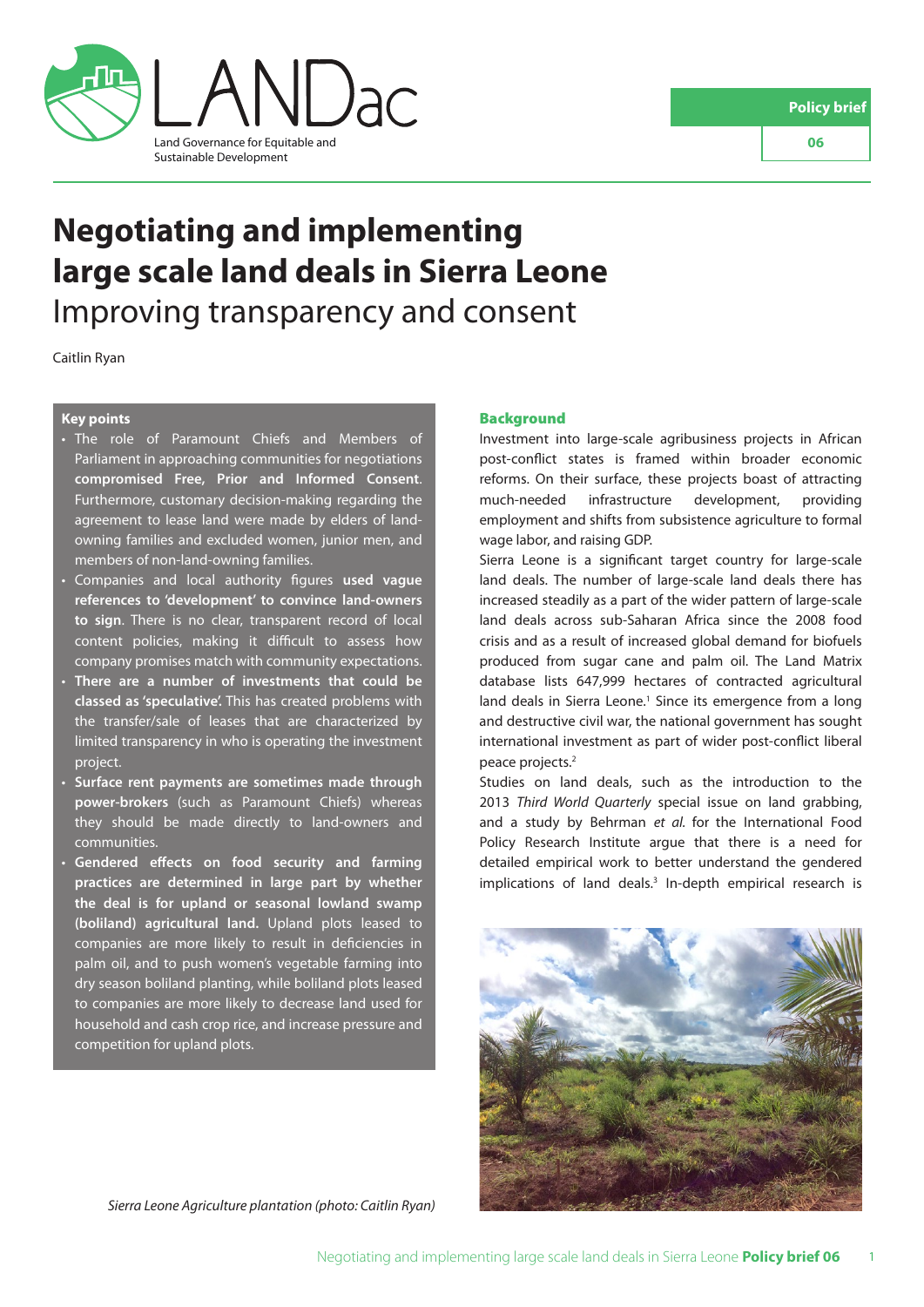

*Threshing rice (photo: Deborah Bakker)*

crucial for understanding the nuances and intricacies of how deals are negotiated and implemented, and how these processes are experienced differently by different members of the community.<sup>4</sup> Gender is one, but not the only important mediating factor. Even amongst women in the same community, different women will have different experiences with land as a result of variables such as whether or not they are part of a land-owning family. Ethnographic data can help determine which factors mediate ones' experiences of the negotiations for and implementation of land deals.

# The study

To address the question of how deals were made possible, negotiated and implemented, my project consisted of three months of field work in the Northern Region of Sierra Leone October 2017-January 2018, where a research team investigated 5 different investment projects across 7 chiefdoms. We conducted in-depth ethnographic research in 33 communities, including 27 with land under lease to an investment project. Methods included community meetings, farm site visits and individual interviews. We used purposive sampling to select communities and to select individuals for interviews within communities. In total, we conducted surveys and qualitative interviews with 339 people, across a range of ages, of different land-owning status and divided equally between men and women. In addition, I conducted 25 key informant interviews with relevant line ministries, local government and customary authorities, NGOs, the FAO, and the investing companies. The research questions focused on what conditions, institutions, and patronage relationships facilitated the negotiation and signing of the deals, and how communities and individuals experience their effects. I coded and analyzed the data using Atlas.ti and Stata.

# Findings

The key findings relate to problems with transparency, consent, and clarity in the negotiation of the deals, with inadequate or inaccurate information and consultation during negotiations with the company. Further, only a small number of community members agree to let land that the entire community uses. There are also problems with implementation, particularly in relation to the speculative nature of two of the deals and the processes of payment that two of the companies use. Finally, the research points to the need for detailed empirical work on the gendered impacts of land deals for food and economic security, because deals



*Map of Regions in Sierra Leone*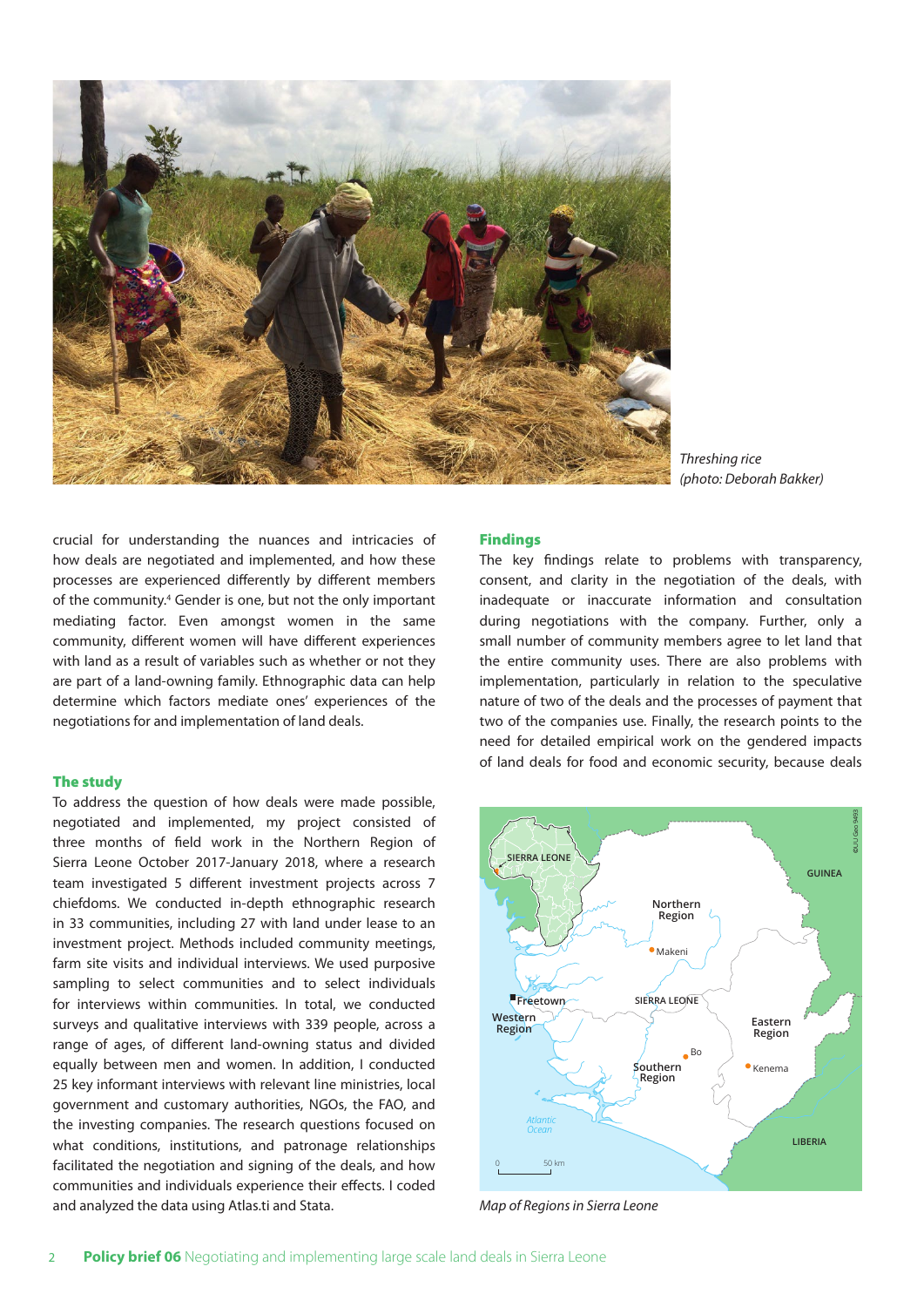located on different types of land result in different gendered affects for farmers.

## **Negotiating deals**

Across all 5 investment deals, the Paramount Chiefs and Members of Parliament were the first who approached the communities to ask for land, and in multiple cases they were accompanied by other local 'Big Men' with patronage power in the community. Throughout all 27 communities with land under lease, there was very little clarity about the process of negotiating the deal, and frequently stories about the timeline of the process were obscure or contradictory. In part, this may represent the community's desire to present a narrative to me that clears community leaders from culpability in deciding to lease land to investing companies, but there are also several other conclusions that can be drawn about the nature of negotiating processes and Free, Prior and Informed Consent (FPIC). Firstly, the people who brought companies in to ask for land, or who asked for land on behalf of companies were known, respected and trusted by the communities. The use of these figures of authority to request land limits the scope of communities to refuse to let land. Indeed, in one community that ultimately rejected the company and where no land is under lease, multiple people reported a sustained campaign of harassment and neglect from the MP and Ward Councilor. This suggests that FPIC is compromised by the role of local power brokers. According to the National Land Policy of Sierra Leone (NLP), which is based closely on the Voluntary Guidelines for the Governance of Tenure (VGGT), FPIC is mandated for all investment deals.<sup>5</sup> This is supported by interviews with key informants from the Ministry of Lands, Country Planning & Environment, Ministry of Agriculture, and the Sierra Leone Investment and Export Promotion Agency.6 Secondly, no community reported the presence of independent lawyers acting on their behalf, no communities reported having been given a copy of the lease to review prior to agreeing, and in some communities, illiteracy would have prevented the community from reading the lease even if it had been provided. As such, these deals do not meet the minimum requirements for FPIC. More importantly, in relation to the 3 deals where I was able to see a copy of the lease, it is evident that not all heads of land-owning families with land under lease have signed the actual lease, but rather, the land of multiple families and communities has been bundled together with only a few signatories. In the cases of two biofuels deals in the north of Port Loko District, FPIC is especially problematic. In the case of West African Agriculture, the lease for 32,442 hectares was signed in 2011 by the Regent Chief, MP and 11 other individuals. However, most communities with land under lease report that they did not hear about the company until 2012 or later. In the case of Sierra Leone Agriculture/Geoff Palm, the Paramount Chief, MP and 12 other individuals first signed a lease for 40,000 hectares in 2009, but communities' earliest recollections of the company and negotiations was in 2010, with some reporting not hearing anything about any company until 2012. In both



*Village kitchen (photo: Deborah Bakker)*

of these cases, a British national negotiated the initial lease through a shell company and later sold the leases. Clearly, in these cases, there is an obvious violation of FPIC that points to a broader problem with the processes of negotiating lease agreements in Sierra Leone.

## **Language of development**

In addition to the patronage power that facilitated agreements between communities and companies, language of 'development' was deployed by companies, the Members of Parliament, Paramount Chiefs and other authority figures. Individuals in communities with land under lease frequently reported that they had been told that the company was there to 'do goodness to us' or 'to bring us development.' In particular, other reported phrases that were used in negotiations were 'elevating us from poverty' or that the Member of Parliament 'was bringing this company for us to develop.' Community expectations of the companies' responsibilities to 'bring development' were frequently unrealistic – people frequently reported that the companies had promised roads, schools, water wells, health centers and electricity, even in very small communities. Without having been present during actual negotiation discussions it is not possible to determine how many of these promises had actually been made by companies or their local representatives (such as MPs). However, it is clear that the general language of 'bringing development' has connotations and meanings for local communities, where development is associated with these goods and services. The effect is that communities agreed to lease land in part because of the language of development, and now they evaluate their feelings about the company in relation to a widespread 'failure' to bring any/all of these 'promises.' It is worth noting that none of these conditions were included in the lease agreements I was able to access. Various national and local government officials and one Paramount Chief made reference to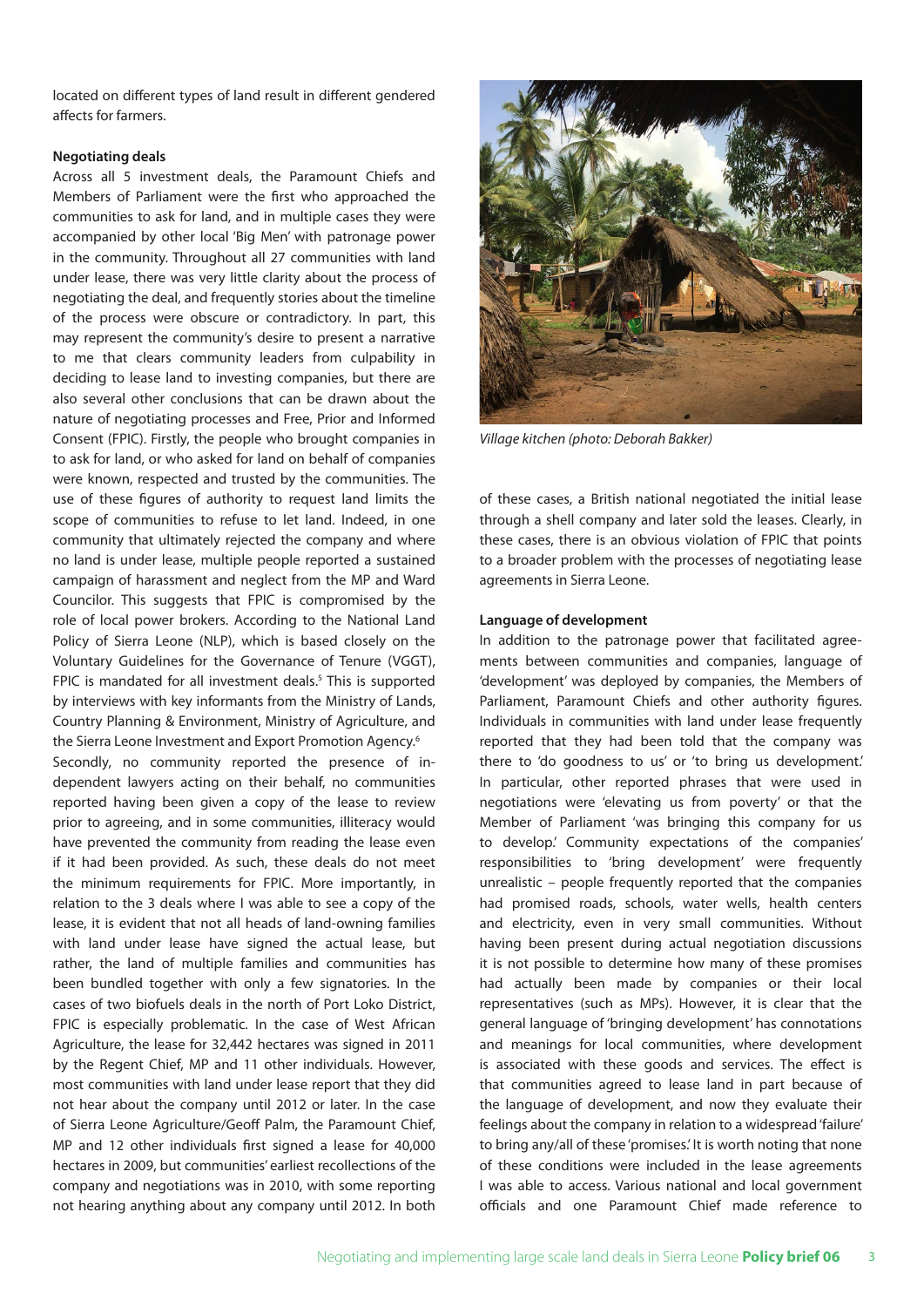

*Leased boliland (photo: Deborah Bakker)*

'local content agreements' where terms and conditions for corporate social responsibility are set out, however, no one was able to show me any of these agreements, so I have no way of validating what companies legally promised. However, it is also important to note that community elders also deploy the language of development to explain why they agreed to deals that are increasingly unpopular within the communities. Limited services in rural areas of Sierra Leone result in gendered insecurity through the absence of essential health services, safe water, and educational and economic opportunities. Investment projects that do not advance the opportunity for and availability of services perpetuate these gendered insecurities and unrealistic or false promises for economic development should not be made during negotiations for investment.

#### **Implementing investment deals**

Three of the five deals were for areas of land far greater in size than the current or intended operations. In two extreme cases, only 5,000 hectares out of a leased 32,442 and 6,000 hectares out of a leased 40,000 were under current and/or planned operation. In both of these cases the same British individual negotiated the original leases, which were sold to oil palm investors before any development of the project took place. The two companies that purchased the leases do not intend to use the full size of the negotiated lease. This type of speculative investment is problematic for communities, local and national government, and ultimately for the operating company. In one case, disagreements and misunderstandings between the communities, customary authority, and the new company about the sale of the lease and the size of the leased land under operation led to the operation being halted. This has created further grievances about stalled lease payments and loss of employment. It is heartening to hear that there are plans to reform the investment process at the national level intend to prevent such speculative investment by limiting the size of leases.

While some communities reported that the company paid the

annual surface rents to them directly, two of the companies are paying surface rents through either the Paramount Chief or the Ward Councilor. In the case were payments are made from the company to the Paramount Chief, who then pays the land owners, the annual payments reinforce particular patronage structures in the deployment of the adage that Paramount Chiefs are the custodians of the land. The new National Land Policy of Sierra Leone seeks to clarify the role of Paramount Chiefs in relation to land, iterating that this role entitles Paramount Chiefs to mediate disputes over land and give input into the negotiation of lease agreements, but that in case of 'family land' they are not the ultimate land owners, and should not exercise decision-making authority over this land. Therefore, the act of paying communities via Paramount Chiefs undermines the intended reforms of the National Land Policy. In several communities, individuals expressed tensions with the Paramount Chief, and whereas the Paramount Chief should be acting on the behalf of the people in his Chiefdom, he becomes a *de facto* agent of the company in the distribution of surface rents. This points to the need for clear and implementable legislation on how surface rent payments should be made – with direct payments to land owners, as well as separate payments to local and national authorities. This being said, the (small) financial benefits of lease payments are primarily controlled by a very small number of elder landowners in the communities because of the existing customary land tenure system. Broadly speaking, women and young men do not benefit from surface rent payments, meaning that they are disproportionately losing subsistence crops and/or cash income from crops as a result of land deals.

#### **Gendered effects on farming systems**

Gendered effects on food security and farming practices are determined in large part by what kind of land is leased to companies. This difference needs greater attention in research on the effects of land deals. In the case of Northern Sierra Leone, my findings suggest that upland plots leased to companies are more likely to result in deficiencies in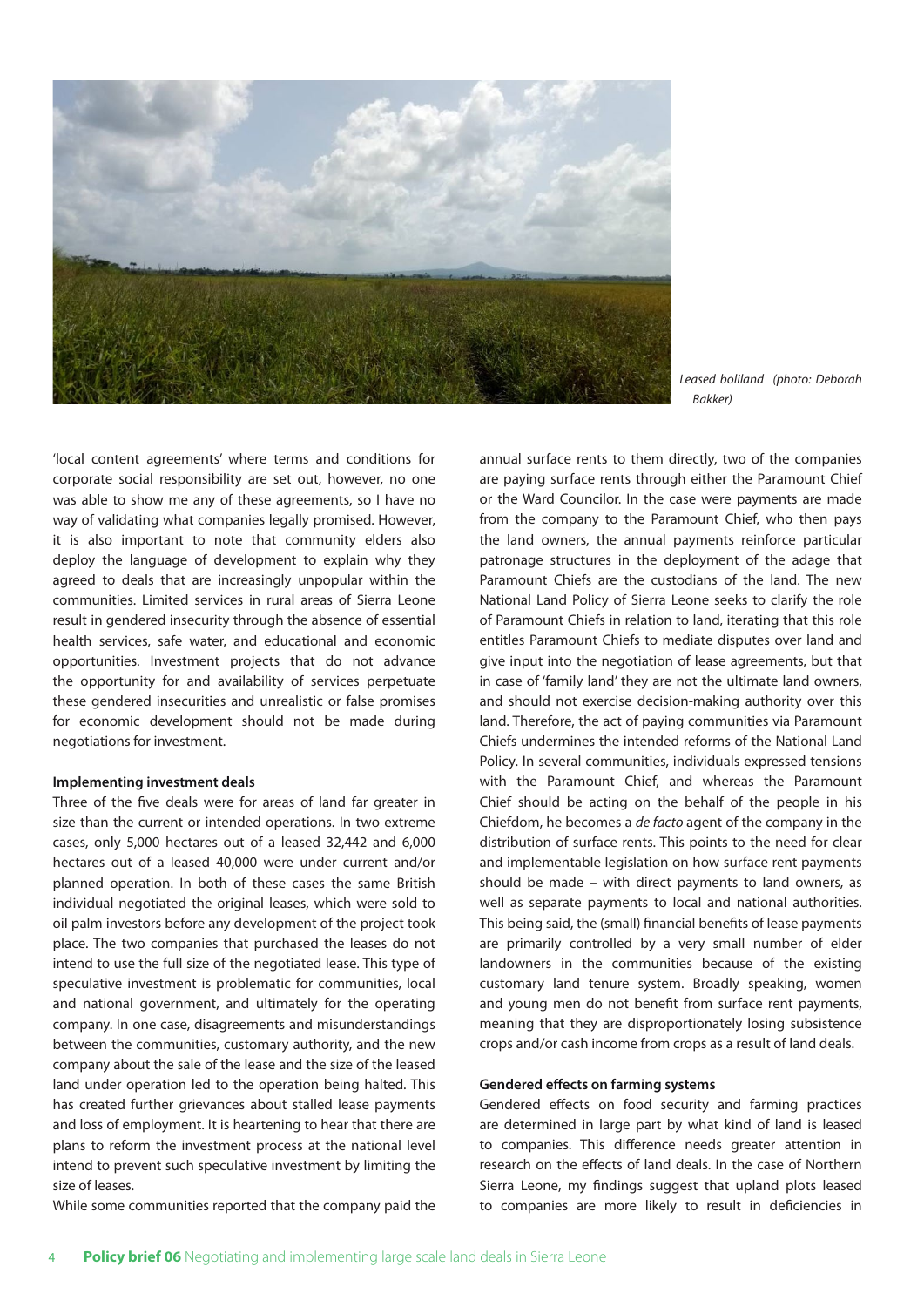palm oil, and to push women's vegetable farming into dry season boliland planting. In particular, where oil palms were cleared by the company, individuals systematically reported a decrease in production of oil for household consumption and sale. The effects on the sale of oil are gendered because of the gendered division of oil production. Women report a loss of cash income from the sale of (less valuable) palm kernel oil, and men report a loss of cash income from the sale of (more valuable) palm fruit oil. For women, this means less cash for school fees and own individual needs, and for men this means less cash for household repairs and medical costs. In addition, where increased competition for remaining upland farms increases, women's vegetable farming is pushed into the boliland during the dry season, where possible crops are more limited and where labor, such as for watering and fertilizer is intensive.

In cases where boliland plots are leased to companies, there is greater likelihood of decreased household and cash crop rice, increasing reliance on bought rice or substitute crops such as cassava, as well as increased pressure and competition for upland plots. Both male and female farmers reported that increased pressure for upland plots frequently results in using shorter fallow periods, thereby decreasing the land's carrying capacity over time.

## Implications

Despite variation across the 5 deals in terms of processes of negotiation, degree of speculative investment, processes of payment, and effects on farming, there is broad similarity in terms of how local systems of patronage and language of 'bringing development' are deployed to generate agreement for investment deals in a local context of extreme poverty, food insecurity, and low educational levels. Deals are facilitated by a number of convening factors that favor companies and local authority figures at the expense of communities' informed and realistic understanding of the likelihood of such deals to bring meaningful local development.



*Upland farm (photo: Caitlin Ryan)* 1700-1716.

While investing companies and the national government share the bulk of the responsibility for the flawed negotiating and investment processes and problematic plantation operations, there are also more grounded problems located within community decision-making processes that favor a very small number of individuals, and the subsequent distribution of benefits from investment that frequently re-inforce these power dynamics. In this sense, reform to the procedures for investment, such as those underway by the Ministry of Lands, Country Planning and Environment, Ministry of Agriculture and Sierra Leone Investment Promotion Agency are necessary, but insufficient on their own without systematic and grassroots changes to local understandings of decision-making and equal rights in ownership. In relation to the 5 themes of this brief, I present 5 concrete recommendations for changes.

#### Policy recommendations

- 1. Members of Parliament and Paramount Chiefs should not advocate on behalf of investing companies, but instead should advocate from the side of local communities in the process of negotiating deals.
- 2. Companies and local power brokers should refrain from using vague language of 'development' and should instead be much more direct and explicit about intended benefits as well as potential drawbacks of investment deals. Independent lawyers who speak the local languages (Temne, Mende, etc.) should be present at every meeting to ensure that vague and overly optimistic language is not used.
- 3. Firm legislative measures should be enacted in law to prevent speculative investment, including preventing the sale of leases where no operations have started.
- 4. Surface rent payments should be made directly from companies to land owners to avoid situations where Paramount Chiefs or other local authorities act as *de facto*  agents of the company by distributing payments.
- 5. The Ministry of Agriculture should develop firm and implementable programs of extension targeted at the specific changes to farming that both male and female farmers will face after the implementation of different kinds of investment deals.

#### **Notes**

- 1 LandMatrix,(2016) "Online Public Database" www.landmatrix.org; Land Matrix (2016) Large Scale Land Acquisition profile: Sierra Leone https:// landmatrix.org/media/filer\_public/96/6f/966f59b6-5d89-4014-a3b3- 5a77a55170f1/sierra\_leone\_cp\_digital\_version\_final.pdf
- 2 Cramer, C. and P. Richards. "Violence and War in Agrarian Perspective." Journal of Agrarian Change 11, no. 3 (2011): 277 – 97.; Richards, P. "To Fight or to Farm? Agrarian Dimensions of the Mano River Conflicts (Liberia and Sierra Leone)." African Affairs 104, no. 417 (2005): 571 – 90.; Millar, G. "Investing in Peace: Foreign Direct Investment as Economic Restoration in Sierra Leone?" Third World Quarterly 36, no. 9 (2015):